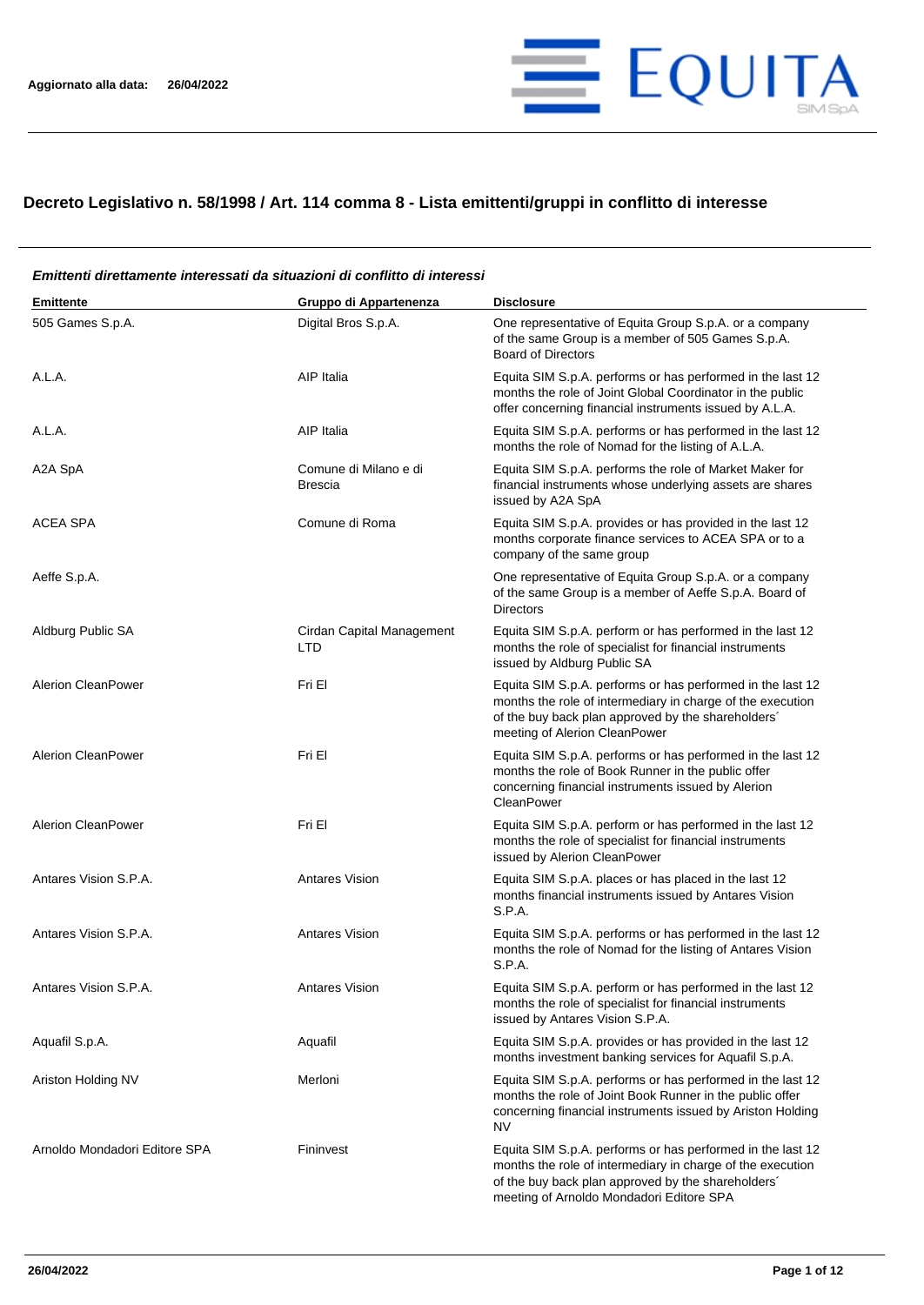

| Arnoldo Mondadori Editore SPA | Fininvest                  | Equita SIM S.p.A. perform or has performed in the last 12<br>months the role of specialist for financial instruments<br>issued by Arnoldo Mondadori Editore SPA                                               |
|-------------------------------|----------------------------|---------------------------------------------------------------------------------------------------------------------------------------------------------------------------------------------------------------|
| Ascopiave S.p.A.              | Ascopiave                  | Equita SIM S.p.A. performs or has performed in the last 12<br>months the role of intermediary in charge of the execution<br>of the buy back plan approved by the shareholders'<br>meeting of Ascopiave S.p.A. |
| Ascopiave S.p.A.              | Ascopiave                  | Equita SIM S.p.A. perform or has performed in the last 12<br>months the role of specialist for financial instruments<br>issued by Ascopiave S.p.A.                                                            |
| Assicurazioni Generali S.p.A. | Generali                   | Equita SIM S.p.A. provides or has provided in the last 12<br>months corporate finance services to Assicurazioni<br>Generali S.p.A. or to a company of the same group                                          |
| Assicurazioni Generali S.p.A. | Generali                   | Equita SIM S.p.A. performs the role of Market Maker for<br>financial instruments whose underlying assets are shares<br>issued by Assicurazioni Generali S.p.A.                                                |
| Assicurazioni Generali S.p.A. | Generali                   | Equita SIM S.p.A. performs the role of Market Maker for<br>financial instruments issued by Assicurazioni Generali<br>S.p.A.                                                                                   |
| Assiteca S.p.A.               | Lucca S.r.l.               | Equita SIM S.p.A. provides or has provided in the last 12<br>months investment banking services for Assiteca S.p.A.                                                                                           |
| Assiteca S.p.A.               | Lucca S.r.l.               | Equita SIM S.p.A. perform or has performed in the last 12<br>months the role of specialist for financial instruments<br>issued by Assiteca S.p.A.                                                             |
| ASTM S.p.A                    | Gavio                      | Equita SIM S.p.A. perform or has performed in the last 12<br>months the role of advisor of the offerer in transactions on<br>financial instruments issued by ASTM S.p.A                                       |
| Atlantia S.p.A.               | <b>Benetton</b>            | Equita SIM S.p.A. performs the role of Market Maker for<br>financial instruments issued by Atlantia S.p.A.                                                                                                    |
| Autogrill SPA                 | <b>Benetton</b>            | Equita SIM S.p.A. provides or has provided in the last 12<br>months corporate finance services to Autogrill SPA or to a<br>company of the same group                                                          |
| Autogrill SPA                 | <b>Benetton</b>            | Equita SIM S.p.A. provides or has provided in the last 12<br>months investment banking services for Autogrill SPA                                                                                             |
| <b>Autogrill SPA</b>          | <b>Benetton</b>            | Equita SIM S.p.A. performs the role of Market Maker for<br>financial instruments whose underlying assets are shares<br>issued by Autogrill SPA                                                                |
| Avio S.p.A.                   | Ministero Economia Finanze | Equita SIM S.p.A. performs or has performed in the last 12<br>months the role of intermediary in charge of the execution<br>of the buy back plan approved by the shareholders'<br>meeting of Avio S.p.A.      |
| Avio S.p.A.                   | Ministero Economia Finanze | Equita SIM S.p.A. provides or has provided in the last 12<br>months investment banking services for Avio S.p.A.                                                                                               |
| Avio S.p.A.                   | Ministero Economia Finanze | One representative of Equita Group S.p.A. or a company<br>of the same Group is a member of Avio S.p.A. Board of<br><b>Directors</b>                                                                           |
| B.F. S.p.A.                   | <b>Bonifiche Ferraresi</b> | Equita SIM S.p.A. provides or has provided in the last 12<br>months corporate finance services to B.F. S.p.A. or to a<br>company of the same group                                                            |
| B.F. S.p.A.                   | <b>Bonifiche Ferraresi</b> | Equita SIM S.p.A. provides or has provided in the last 12<br>months investment banking services for B.F. S.p.A.                                                                                               |
| B.F. S.p.A.                   | <b>Bonifiche Ferraresi</b> | Equita SIM S.p.A. perform or has performed in the last 12<br>months the role of specialist for financial instruments<br>issued by B.F. S.p.A.                                                                 |
| Banca Carige S.p.A.           | Malacalza                  | Equita SIM S.p.A. perform or has performed in the last 12<br>months the role of specialist for financial instruments<br>issued by Banca Carige S.p.A.                                                         |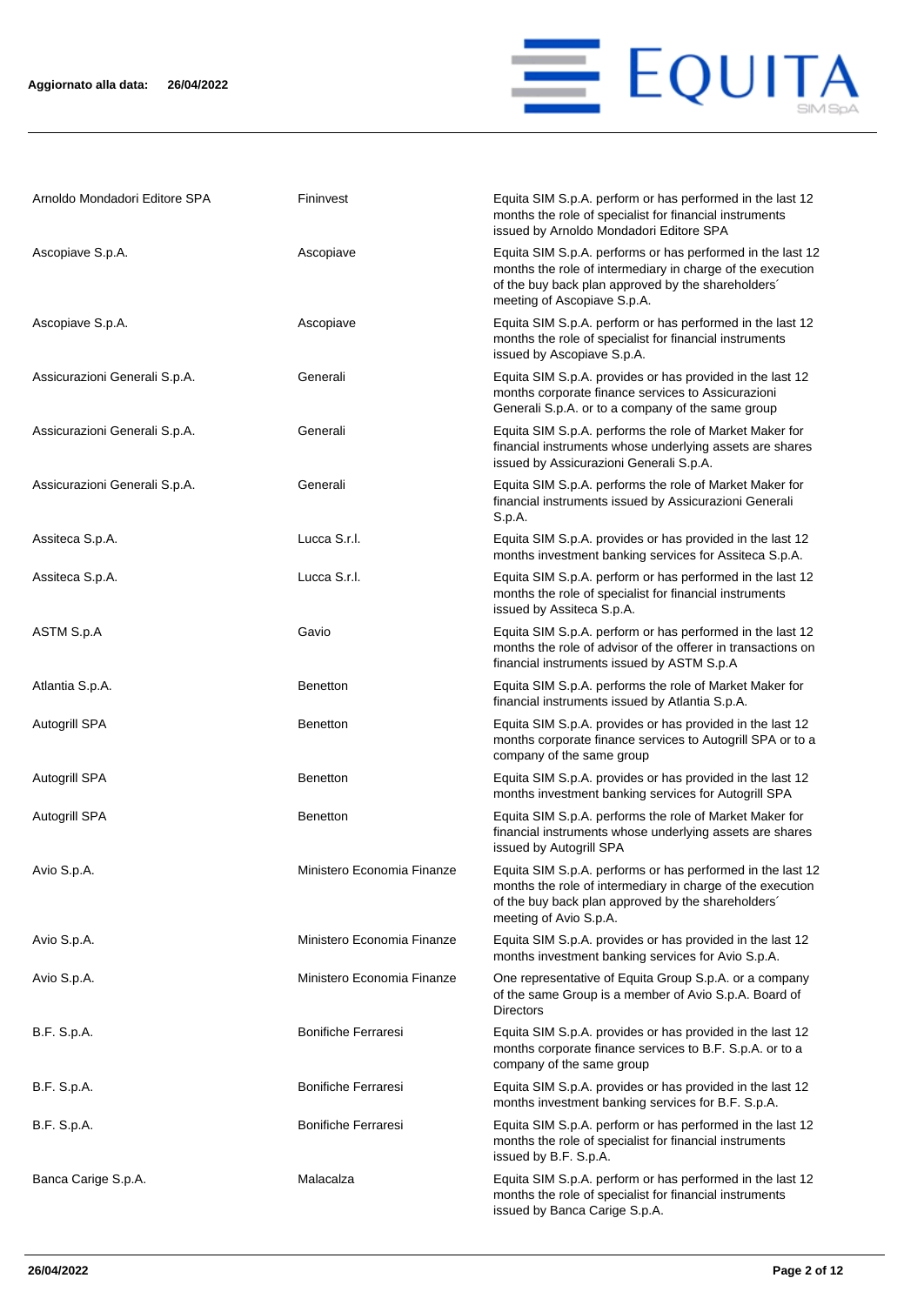

Banca Cesare Ponti **Equita SIM S.p.A. perform or has performed in the last 12** 

|                                    |                      | months the role of specialist for financial instruments<br>issued by Banca Cesare Ponti                                                                                                                                   |
|------------------------------------|----------------------|---------------------------------------------------------------------------------------------------------------------------------------------------------------------------------------------------------------------------|
| Banca Farmafactoring S.p.a.        | Equinova             | Equita SIM S.p.A. provides or has provided in the last 12<br>months investment banking services for Banca<br>Farmafactoring S.p.a.                                                                                        |
| Banca Ifis SPA                     | La Scogliera S.p.A.  | Equita SIM S.p.A. performs the role of Market Maker for<br>financial instruments issued by Banca Ifis SPA                                                                                                                 |
| Banca Popolare di Milano S.c.r.l.  | Banco BPM            | Equita SIM S.p.A. performs the role of Market Maker for<br>financial instruments whose underlying assets are shares<br>issued by Banca Popolare di Milano S.c.r.l.                                                        |
| Banca Popolare di Sondrio S.C.p.A. | <b>BP</b> Sondrio    | Equita SIM S.p.A. has placed/has executed an ABB/RABB<br>in the last 12 months for financial instruments issued by<br>Banca Popolare di Sondrio S.C.p.A.                                                                  |
| Banca Popolare di Sondrio S.C.p.A. | <b>BP</b> Sondrio    | Equita SIM S.p.A. perform or has performed in the last 12<br>months the role of specialist for financial instruments<br>issued by Banca Popolare di Sondrio S.C.p.A.                                                      |
| <b>Banca Profilo SPA</b>           | <b>Banca Profilo</b> | Equita SIM S.p.A. performs or has performed in the last 12<br>months the role of intermediary in charge of the execution<br>of the buy back plan approved by the shareholders'<br>meeting of Banca Profilo SPA            |
| <b>Banca Profilo SPA</b>           | Banca Profilo        | Equita SIM S.p.A. perform or has performed in the last 12<br>months the role of specialist for financial instruments<br>issued by Banca Profilo SPA                                                                       |
| Banco BPM S.p.A.                   | Banco BPM            | Equita SIM S.p.A. performs the role of Market Maker for<br>financial instruments issued by Banco BPM S.p.A.                                                                                                               |
| Barclays Bank PLC                  | <b>Barclays</b>      | Equita SIM S.p.A. performs or has performed in the last 12<br>months the role of liquidity provider for financial<br>instruments issued by Barclays Bank PLC                                                              |
| Barclays Bank PLC                  | <b>Barclays</b>      | Equita SIM S.p.A. perform or has performed in the last 12<br>months the role of specialist for financial instruments<br>issued by Barclays Bank PLC                                                                       |
| Be Shaping the Future S.p.A.       | TIP                  | Equita SIM S.p.A. performs or has performed in the last 12<br>months the role of intermediary in charge of the execution<br>of the buy back plan approved by the shareholders'<br>meeting of Be Shaping the Future S.p.A. |
| Be Shaping the Future S.p.A.       | TIP                  | Equita SIM S.p.A. provides or has provided in the last 12<br>months investment banking services for Be Shaping the<br>Future S.p.A.                                                                                       |
| Be Shaping the Future S.p.A.       | <b>TIP</b>           | Equita SIM S.p.A. perform or has performed in the last 12<br>months the role of specialist for financial instruments<br>issued by Be Shaping the Future S.p.A.                                                            |
| BNP Paribas Issuance B.V.          | Gruppo BNP Paribas   | Equita SIM S.p.A. perform or has performed in the last 12<br>months the role of specialist for financial instruments<br>issued by BNP Paribas Issuance B.V.                                                               |
| Borsa Italiana S.p.A.              | Borsa Italiana       | One representative of Equita Group S.p.A. or a company<br>of the same Group is a member of Borsa Italiana S.p.A.<br><b>Board of Directors</b>                                                                             |
| <b>Buzzi Unicem SPA</b>            | Buzzi                | Equita SIM S.p.A. performs the role of Market Maker for<br>financial instruments whose underlying assets are shares<br>issued by Buzzi Unicem SPA                                                                         |
| Cairo Communication SPA            | Cairo                | Equita SIM S.p.A. perform or has performed in the last 12<br>months the role of specialist for financial instruments<br>issued by Cairo Communication SPA                                                                 |
| Cairo Communication SPA            | Cairo                | One representative of Equita Group S.p.A. or a company<br>of the same Group is a member of Cairo Communication<br><b>SPA Board of Directors</b>                                                                           |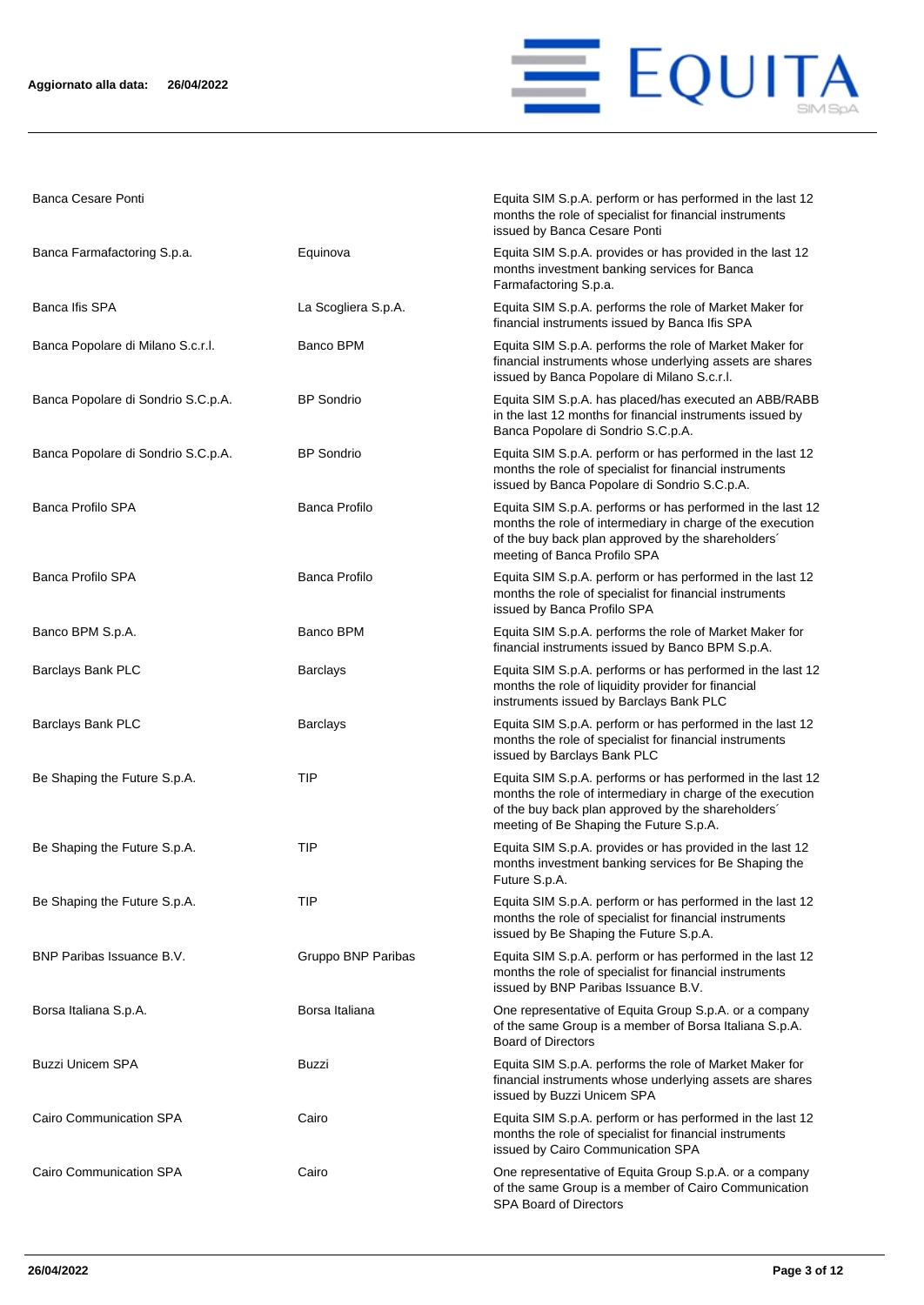### **Aggiornato alla data: 26/04/2022**



| Cairo Editore S.p.A.                                 | Cairo Communication S.p.A.    | One representative of Equita Group S.p.A. or a company<br>of the same Group is a member of Cairo Editore S.p.A.<br><b>Board of Directors</b>                                                                                                      |
|------------------------------------------------------|-------------------------------|---------------------------------------------------------------------------------------------------------------------------------------------------------------------------------------------------------------------------------------------------|
| Cairo Pubblicità S.p.A.                              | Cairo Communication S.p.A.    | One representative of Equita Group S.p.A. or a company<br>of the same Group is a member of Cairo Pubblicità S.p.A.<br><b>Board of Directors</b>                                                                                                   |
| CairoRCS Media                                       | Cairo Communication S.p.A.    | One representative of Equita Group S.p.A. or a company<br>of the same Group is a member of CairoRCS Media Board<br>of Directors                                                                                                                   |
| Canon Italia S.p.A.                                  | <b>CANON INC</b>              | One representative of Equita Group S.p.A. or a company<br>of the same Group is a member of Canon Italia S.p.A.<br><b>Board of Directors</b>                                                                                                       |
| Carraro International S.E.                           | CARRARO                       | Equita SIM S.p.A. perform or has performed in the last 12<br>months the role of specialist for financial instruments<br>issued by Carraro International S.E.                                                                                      |
| CIR S.p.A. - COMPAGNIE INDUSTRIALI<br><b>RIUNITE</b> | De Benedetti                  | Equita SIM S.p.A. performs or has performed in the last 12<br>months the role of intermediary in charge of the execution<br>of the buy back plan approved by the shareholders'<br>meeting of CIR S.p.A. - COMPAGNIE INDUSTRIALI<br><b>RIUNITE</b> |
| Citigroup Inc                                        | Citigroup                     | Equita SIM S.p.A. perform or has performed in the last 12<br>months the role of specialist for financial instruments<br>issued by Citigroup Inc                                                                                                   |
| CNH Industrial N.V.                                  | Agnelli                       | Equita SIM S.p.A. performs the role of Market Maker for<br>financial instruments whose underlying assets are shares<br>issued by CNH Industrial N.V.                                                                                              |
| COIMA RES S.p.A.                                     | Coima RES                     | Equita SIM S.p.A. provides or has provided in the last 12<br>months investment banking services for COIMA RES<br>S.p.A.                                                                                                                           |
| Credit Agricole Friuladria S.p.A.                    | <b>Credit Agricole</b>        | Equita SIM S.p.A. perform or has performed in the last 12<br>months the role of advisor of the offerer in transactions on<br>financial instruments issued by Credit Agricole Friuladria<br>S.p.A.                                                 |
| Credit Agricole Italia S.p.A.                        | <b>Credit Agricole</b>        | Equita SIM S.p.A. provides or has provided in the last 12<br>months corporate finance services to Credit Agricole Italia<br>S.p.A. or to a company of the same group                                                                              |
| Credit Agricole SA                                   | <b>Credit Agricole</b>        | Equita SIM S.p.A. perform or has performed in the last 12<br>months the role of specialist for financial instruments<br>issued by Credit Agricole SA                                                                                              |
| Credit Suisse AG, London Branch                      | <b>Credit Suisse</b>          | Equita SIM S.p.A. perform or has performed in the last 12<br>months the role of specialist for financial instruments<br>issued by Credit Suisse AG, London Branch                                                                                 |
| Credito Valtellinese S.p.A.                          | Credit Agricole Italia S.p.A. | Equita SIM S.p.A. perform or has performed in the last 12<br>months the role of advisor of the offerer in transactions on<br>financial instruments issued by Credito Valtellinese S.p.A.                                                          |
| Culti Milano S.p.A.                                  | Intek                         | Equita SIM S.p.A. performs or has performed in the last 12<br>months the role of intermediary in charge of the execution<br>of the buy back plan approved by the shareholders'<br>meeting of Culti Milano S.p.A.                                  |
| CY4Gate S.p.A.                                       | Elettronica s.p.a.            | Equita SIM S.p.A. performs or has performed in the last 12<br>months the role of Global Coordinator in the public offer<br>concerning financial instruments issued by CY4Gate S.p.A.                                                              |
| CY4Gate S.p.A.                                       | Elettronica s.p.a.            | Equita SIM S.p.A. performs or has performed in the last 12<br>months the role of Nomad for the listing of CY4Gate S.p.A.                                                                                                                          |
| CY4Gate S.p.A.                                       | Elettronica s.p.a.            | Equita SIM S.p.A. perform or has performed in the last 12<br>months the role of specialist for financial instruments<br>issued by CY4Gate S.p.A.                                                                                                  |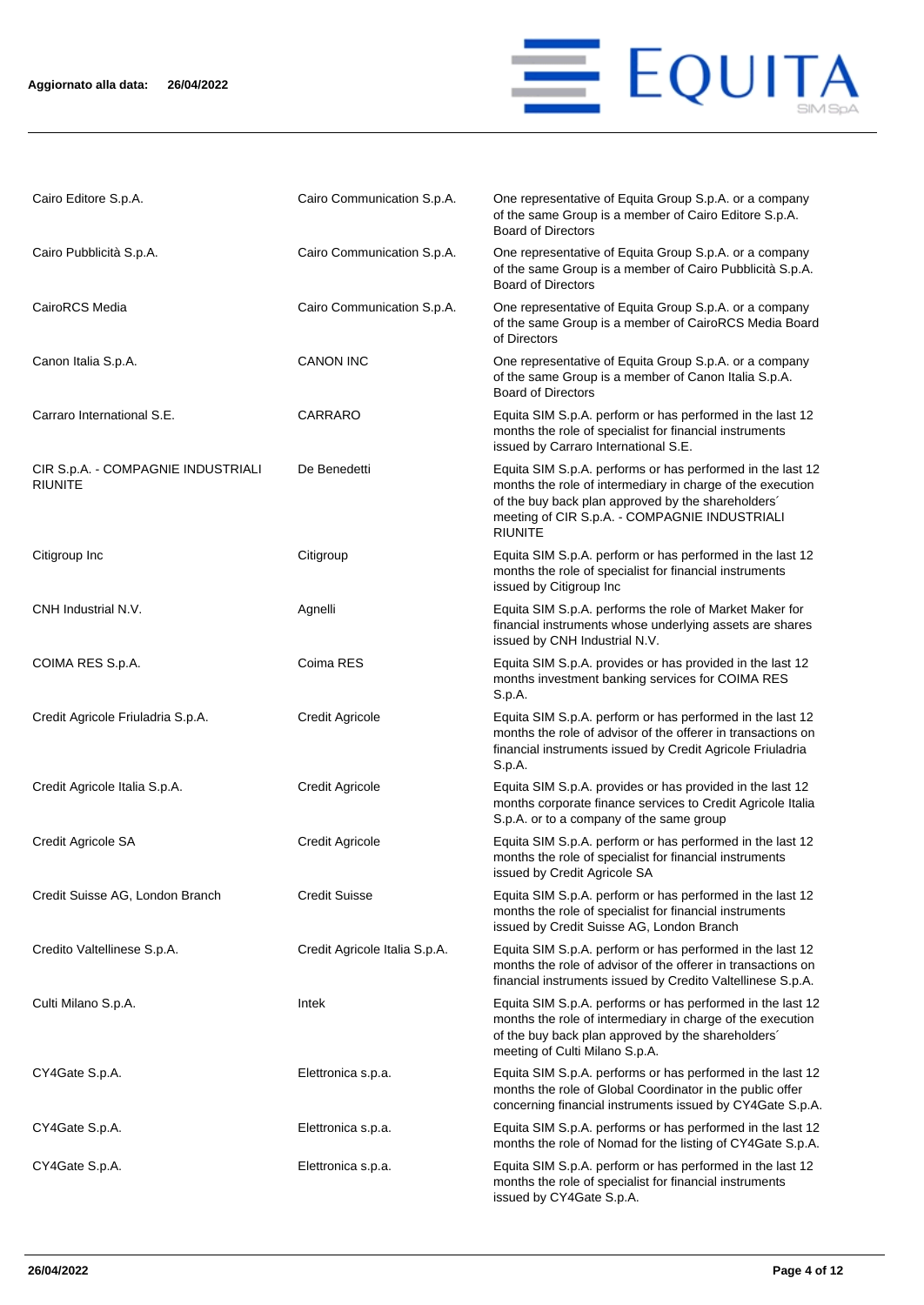

| D'Amico International Shipping SA | d`Amico                    | Equita SIM S.p.A. performs or has performed in the last 12<br>months the role of intermediary in charge of the execution<br>of the buy back plan approved by the shareholders'<br>meeting of D'Amico International Shipping SA |
|-----------------------------------|----------------------------|--------------------------------------------------------------------------------------------------------------------------------------------------------------------------------------------------------------------------------|
| D'Amico International Shipping SA | d`Amico                    | Equita SIM S.p.A. provides or has provided in the last 12<br>months investment banking services for D'Amico<br>International Shipping SA                                                                                       |
| Defence Tech Holding S.p.A.       | Comunimpresa S.r.l.        | Equita SIM S.p.A. performs or has performed in the last 12<br>months the role of Nomad for the listing of Defence Tech<br>Holding S.p.A.                                                                                       |
| Defence Tech Holding S.p.A.       | Comunimpresa S.r.l.        | Equita SIM S.p.A. performs or has performed in the last 12<br>months the role of Global Coordinator in the public offer<br>concerning financial instruments issued by Defence Tech<br>Holding S.p.A.                           |
| Defence Tech Holding S.p.A.       | Comunimpresa S.r.l.        | Equita SIM S.p.A. perform or has performed in the last 12<br>months the role of specialist for financial instruments<br>issued by Defence Tech Holding S.p.A.                                                                  |
| Deutsche Bank AG                  |                            | Equita SIM S.p.A. perform or has performed in the last 12<br>months the role of specialist for financial instruments<br>issued by Deutsche Bank AG                                                                             |
| Digital Bros Spa                  |                            | One representative of Equita Group S.p.A. or a company<br>of the same Group is a member of Digital Bros Spa Board<br>of Directors                                                                                              |
| Digital Value S.p.A.              |                            | Equita SIM S.p.A. provides or has provided in the last 12<br>months investment banking services for Digital Value<br>S.p.A.                                                                                                    |
| doValue S.p.A.                    | <b>Fortress</b>            | Equita SIM S.p.A. performs or has performed in the last 12<br>months the role of intermediary in charge of the execution<br>of the buy back plan approved by the shareholders'<br>meeting of doValue S.p.A.                    |
| Dragon Spac                       |                            | Equita SIM S.p.A. provides or has provided in the last 12<br>months corporate finance services to Dragon Spac or to a<br>company of the same group                                                                             |
| Enel S.p.A.                       | Ministero Economia Finanze | Equita SIM S.p.A. performs the role of Market Maker for<br>financial instruments whose underlying assets are shares<br>issued by Enel S.p.A.                                                                                   |
| <b>ENI Gas e Luce</b>             | ENI S.p.A.                 | Equita SIM S.p.A. performs or has performed in the last 12<br>months the role of Joint Book Runner in the public offer<br>concerning financial instruments issued by ENI Gas e Luce                                            |
| ENI S.p.A.                        | Ministero Economia Finanze | Equita SIM S.p.A. performs the role of Market Maker for<br>financial instruments whose underlying assets are shares<br>issued by ENI S.p.A.                                                                                    |
| EPS Equita PEP SPAC 2 S.p.A.      | Equita Group S.p.A.        | Equita SIM S.p.A. owns a net long position exceeding the<br>threshold of 0,5 % of the total issued share capital of EPS<br>Equita PEP SPAC 2 S.p.A.                                                                            |
| EPS Equita PEP SPAC 2 S.p.A.      | Equita Group S.p.A.        | A direct or indirect shareholder is a member of Board of<br>Directors of EPS Equita PEP SPAC 2 S.p.A.                                                                                                                          |
| Estrima S.P.A.                    |                            | Equita SIM S.p.A. owns a net long position exceeding the<br>threshold of 0,5 % of the total issued share capital of<br>Estrima S.P.A.                                                                                          |
| Estrima S.P.A.                    |                            | Equita SIM S.p.A. performs or has performed in the last 12<br>months the role of Global Coordinator in the public offer<br>concerning financial instruments issued by Estrima S.P.A.                                           |
| Estrima S.P.A.                    |                            | Equita SIM S.p.A. performs or has performed in the last 12<br>months the role of Nomad for the listing of Estrima S.P.A.                                                                                                       |
| Estrima S.P.A.                    |                            | Equita SIM S.p.A. perform or has performed in the last 12<br>months the role of specialist for financial instruments<br>issued by Estrima S.P.A.                                                                               |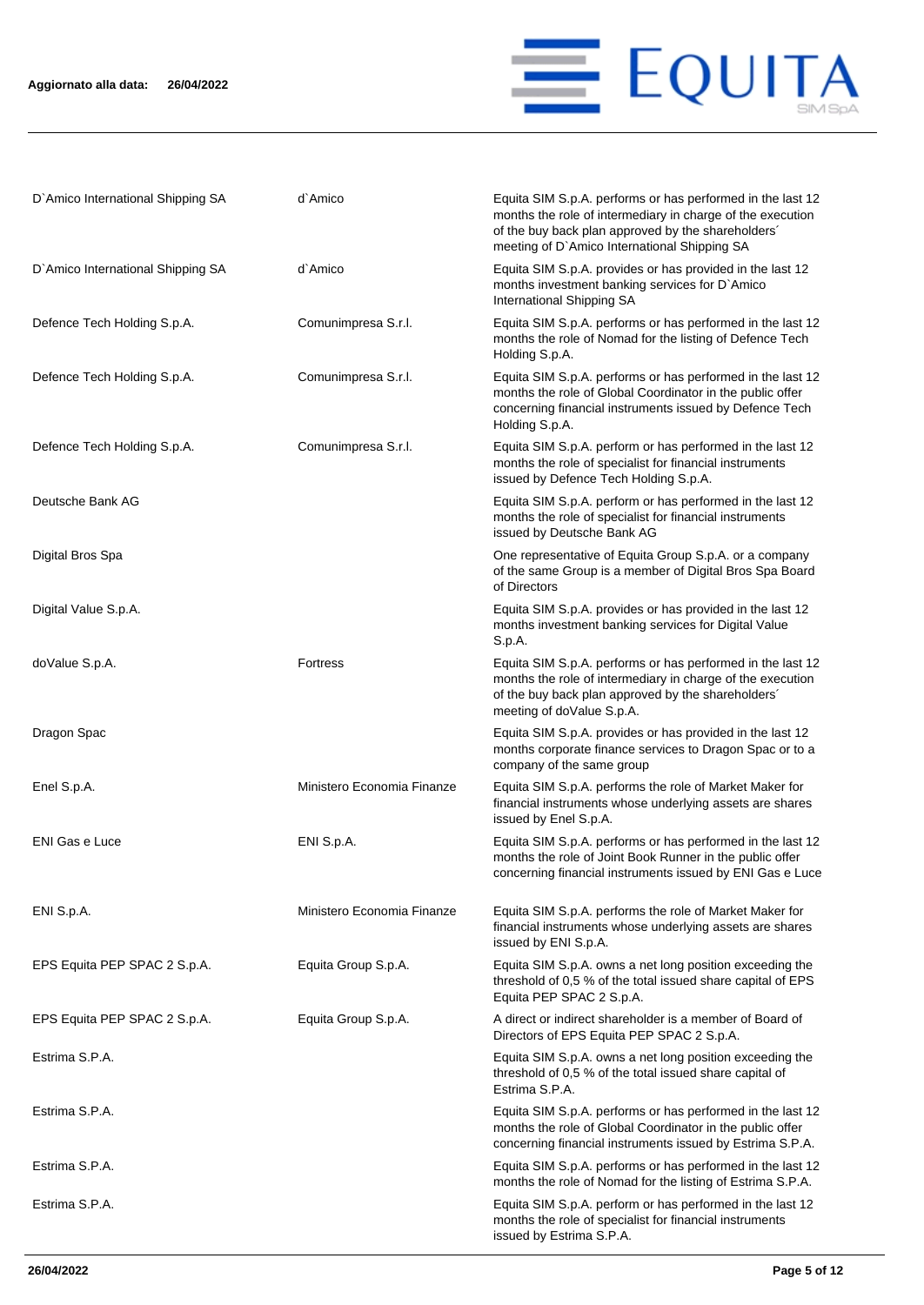

Equita SIM S.p.A. perform or has performed in the last 12 months the role of specialist for financial instruments issued by European Bank For Reconstruction &

European Bank For Reconstruction & Development EBRD

|                                                      |                       | Development EBRD                                                                                                                                                                                                    |
|------------------------------------------------------|-----------------------|---------------------------------------------------------------------------------------------------------------------------------------------------------------------------------------------------------------------|
| Eurotech S.p.A.                                      | <b>EUROTECH GROUP</b> | Equita SIM S.p.A. provides or has provided in the last 12<br>months investment banking services for Eurotech S.p.A.                                                                                                 |
| EXOR S.p.A.                                          | Agnelli               | Equita SIM S.p.A. performs the role of Market Maker for<br>financial instruments whose underlying assets are shares<br>issued by EXOR S.p.A.                                                                        |
| F.I.L.A.-Fabbrica Italiana Lapis ed Affini<br>S.p.A. | Candela               | Equita SIM S.p.A. provides or has provided in the last 12<br>months investment banking services for F.I.L.A.-Fabbrica<br>Italiana Lapis ed Affini<br>S.p.A.                                                         |
| Falck Renewables S.p.A                               | Falck                 | Equita SIM S.p.A. performs or has performed in the last 12<br>months the role of intermediary in charge of the execution<br>of the buy back plan approved by the shareholders'<br>meeting of Falck Renewables S.p.A |
| Falck Renewables S.p.A                               | Falck                 | Equita SIM S.p.A. provides or has provided in the last 12<br>months investment banking services for Falck Renewables<br>S.p.A                                                                                       |
| Falck Renewables S.p.A                               | Falck                 | One representative of Equita Group S.p.A. or a company<br>of the same Group is a member of Falck Renewables<br>S.p.A Board of Directors                                                                             |
| Farmae S.p.A.                                        |                       | Equita SIM S.p.A. provides or has provided in the last 12<br>months corporate finance services to Farmae S.p.A. or to<br>a company of the same group                                                                |
| Farmae S.p.A.                                        |                       | Equita SIM S.p.A. provides or has provided in the last 12<br>months investment banking services for Farmae S.p.A.                                                                                                   |
| Ferrari N.V.                                         | Agnelli               | Equita SIM S.p.A. performs the role of Market Maker for<br>financial instruments issued by Ferrari N.V.                                                                                                             |
| Fiat Chrysler Automobiles N.V.                       | Agnelli               | Equita SIM S.p.A. performs the role of Market Maker for<br>financial instruments whose underlying assets are shares<br>issued by Fiat Chrysler Automobiles N.V.                                                     |
| Fiat Chrysler Automobiles N.V.                       | Agnelli               | Equita SIM S.p.A. performs the role of Market Maker for<br>financial instruments issued by Fiat Chrysler Automobiles<br>N.V.                                                                                        |
| Fiat Chrysler Finance Europe S.A.                    | Agnelli               | Equita SIM S.p.A. performs the role of Market Maker for<br>financial instruments issued by Fiat Chrysler Finance<br>Europe S.A.                                                                                     |
| Fiera Milano Spa                                     | Fiera Milano          | Equita SIM S.p.A. performs or has performed in the last 12<br>months the role of intermediary in charge of the execution<br>of the buy back plan approved by the shareholders'<br>meeting of Fiera Milano Spa       |
| Fiera Milano Spa                                     | Fiera Milano          | Equita SIM S.p.A. provides or has provided in the last 12<br>months investment banking services for Fiera Milano Spa                                                                                                |
| Fincantieri SI S.p.A.                                | Fincantieri S.p.A     | One representative of Equita Group S.p.A. or a company<br>of the same Group is a member of Fincantieri SI S.p.A.<br><b>Board of Directors</b>                                                                       |
| <b>FLY SRL</b>                                       |                       | Equita SIM S.p.A. provides or has provided in the last 12<br>months corporate finance services to FLY SRL or to a<br>company of the same group                                                                      |
| FNM Pay                                              | FNM S.p.A.            | One representative of Equita Group S.p.A. or a company<br>of the same Group is a member of FNM Pay Board of<br><b>Directors</b>                                                                                     |
| FNM S.p.A.                                           | Regione Lombardia     | Equita SIM S.p.A. provides or has provided in the last 12<br>months corporate finance services to FNM S.p.A. or to a<br>company of the same group                                                                   |
| FNM S.p.A.                                           | Regione Lombardia     | Equita SIM S.p.A. performs or has performed in the last 12<br>months the role of Joint Lead Manager in the public offer<br>concerning financial instruments issued by FNM S.p.A.                                    |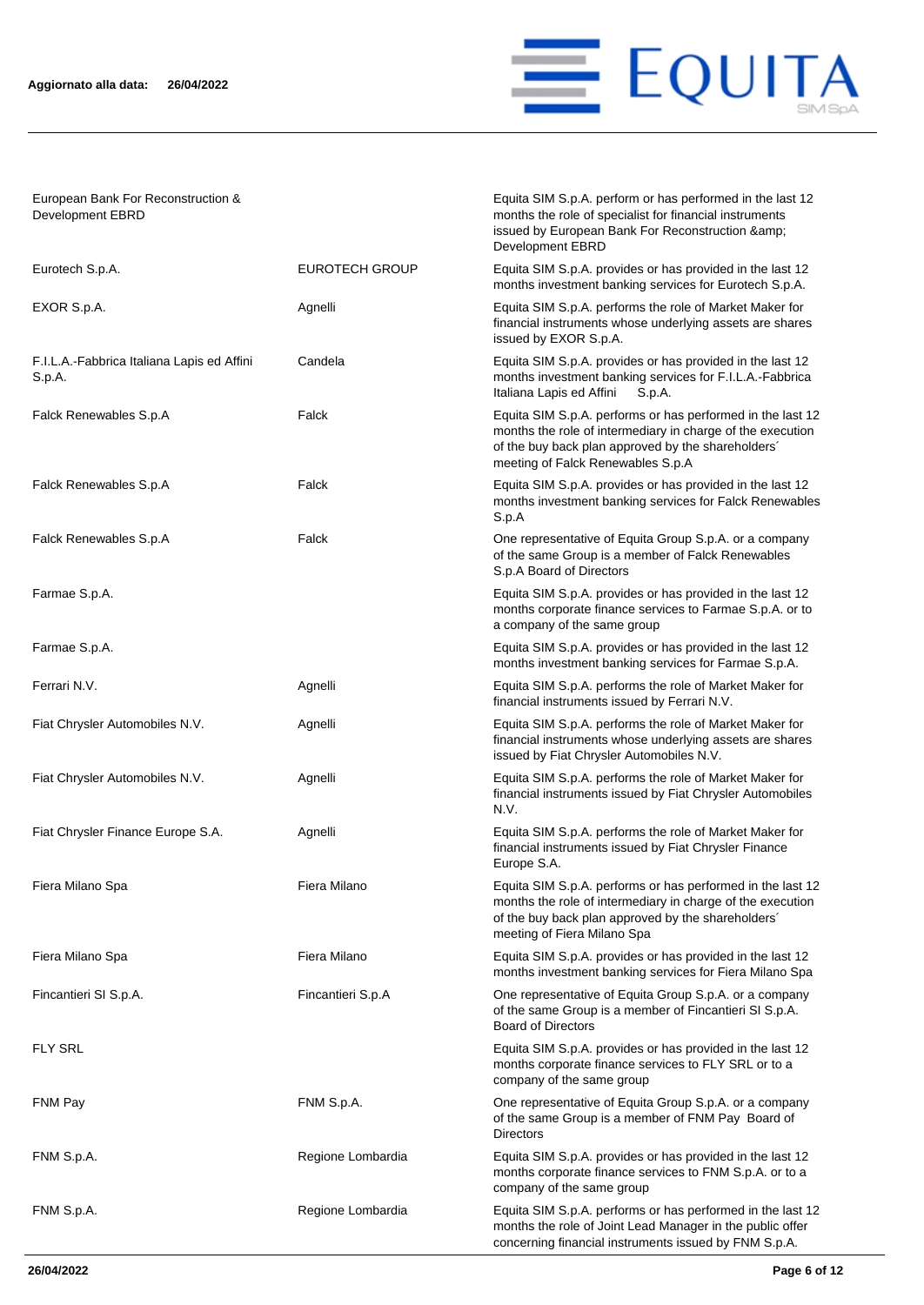

| FNM S.p.A.                          | Regione Lombardia    | Equita SIM S.p.A. perform or has performed in the last 12<br>months the role of specialist for financial instruments<br>issued by FNM S.p.A.                                                                             |
|-------------------------------------|----------------------|--------------------------------------------------------------------------------------------------------------------------------------------------------------------------------------------------------------------------|
| FNM S.p.A.                          | Regione Lombardia    | Equita SIM S.p.A. provides or has provided in the last 12<br>months investment banking services for FNM S.p.A.                                                                                                           |
| Garofalo Health Care S.P.A.         | Garofalo             | Equita SIM S.p.A. performs or has performed in the last 12<br>months the role of intermediary in charge of the execution<br>of the buy back plan approved by the shareholders'<br>meeting of Garofalo Health Care S.P.A. |
| Garofalo Health Care S.P.A.         | Garofalo             | Equita SIM S.p.A. provides or has provided in the last 12<br>months investment banking services for Garofalo Health<br>Care S.P.A.                                                                                       |
| Garofalo Health Care S.P.A.         | Garofalo             | Equita SIM S.p.A. perform or has performed in the last 12<br>months the role of specialist for financial instruments<br>issued by Garofalo Health Care S.P.A.                                                            |
| Gruppo Mutuionline SpA              | Gruppo Mutuionline   | Equita SIM S.p.A. perform or has performed in the last 12<br>months the role of specialist for financial instruments<br>issued by Gruppo Mutuionline SpA                                                                 |
| Guala Closures S.p.A.               | Guala Closures       | Equita SIM S.p.A. perform or has performed in the last 12<br>months the role of specialist for financial instruments<br>issued by Guala Closures S.p.A.                                                                  |
| illimity Bank S.p.A.                | illimity             | Equita SIM S.p.A. provides or has provided in the last 12<br>months investment banking services for illimity Bank S.p.A.                                                                                                 |
| illimity Bank S.p.A.                | illimity             | Equita SIM S.p.A. perform or has performed in the last 12<br>months the role of specialist for financial instruments<br>issued by illimity Bank S.p.A.                                                                   |
| Industrie Chimiche Forestali S.p.A. | Gruppo ICF           | Equita SIM S.p.A. owns a net long position exceeding the<br>threshold of 0,5 % of the total issued share capital of<br>Industrie Chimiche Forestali S.p.A.                                                               |
| Industrie Chimiche Forestali S.p.A. | Gruppo ICF           | Equita SIM S.p.A. perform or has performed in the last 12<br>months the role of specialist for financial instruments<br>issued by Industrie Chimiche Forestali S.p.A.                                                    |
| Industrie Chimiche Forestali S.p.A. | Gruppo ICF           | A direct or indirect shareholder is a member of Board of<br>Directors of Industrie Chimiche Forestali S.p.A.                                                                                                             |
| Iniziative Bresciane S.p.A.         | Iniziative Bresciane | Equita SIM S.p.A. performs or has performed in the last 12<br>months the role of Nomad for the listing of Iniziative<br>Bresciane S.p.A.                                                                                 |
| Intek Group S.p.A.                  | INTEK                | Equita SIM S.p.A. performs or has performed in the last 12<br>months the role of intermediary in charge of the execution<br>of the buy back plan approved by the shareholders'<br>meeting of Intek Group S.p.A.          |
| Intek Group S.p.A.                  | INTEK                | Equita SIM S.p.A. provides or has provided in the last 12<br>months corporate finance services to Intek Group S.p.A. or<br>to a company of the same group                                                                |
| Intesa Sanpaolo SpA                 | Intesa Sanpaolo      | Equita SIM S.p.A. performs the role of Market Maker for<br>financial instruments whose underlying assets are shares<br>issued by Intesa Sanpaolo SpA                                                                     |
| Intesa Sanpaolo SpA                 | Intesa Sanpaolo      | Equita SIM S.p.A. performs the role of Market Maker for<br>financial instruments issued by Intesa Sanpaolo SpA                                                                                                           |
| Italian Wine Brands S.p.A.          | Italian Wine Brands  | Equita SIM S.p.A. provides or has provided in the last 12<br>months corporate finance services to Italian Wine Brands<br>S.p.A. or to a company of the same group                                                        |
| Italian Wine Brands S.p.A.          | Italian Wine Brands  | Equita SIM S.p.A. performs or has performed in the last 12<br>months the role of Book Runner in the public offer<br>concerning financial instruments issued by Italian Wine<br>Brands S.p.A.                             |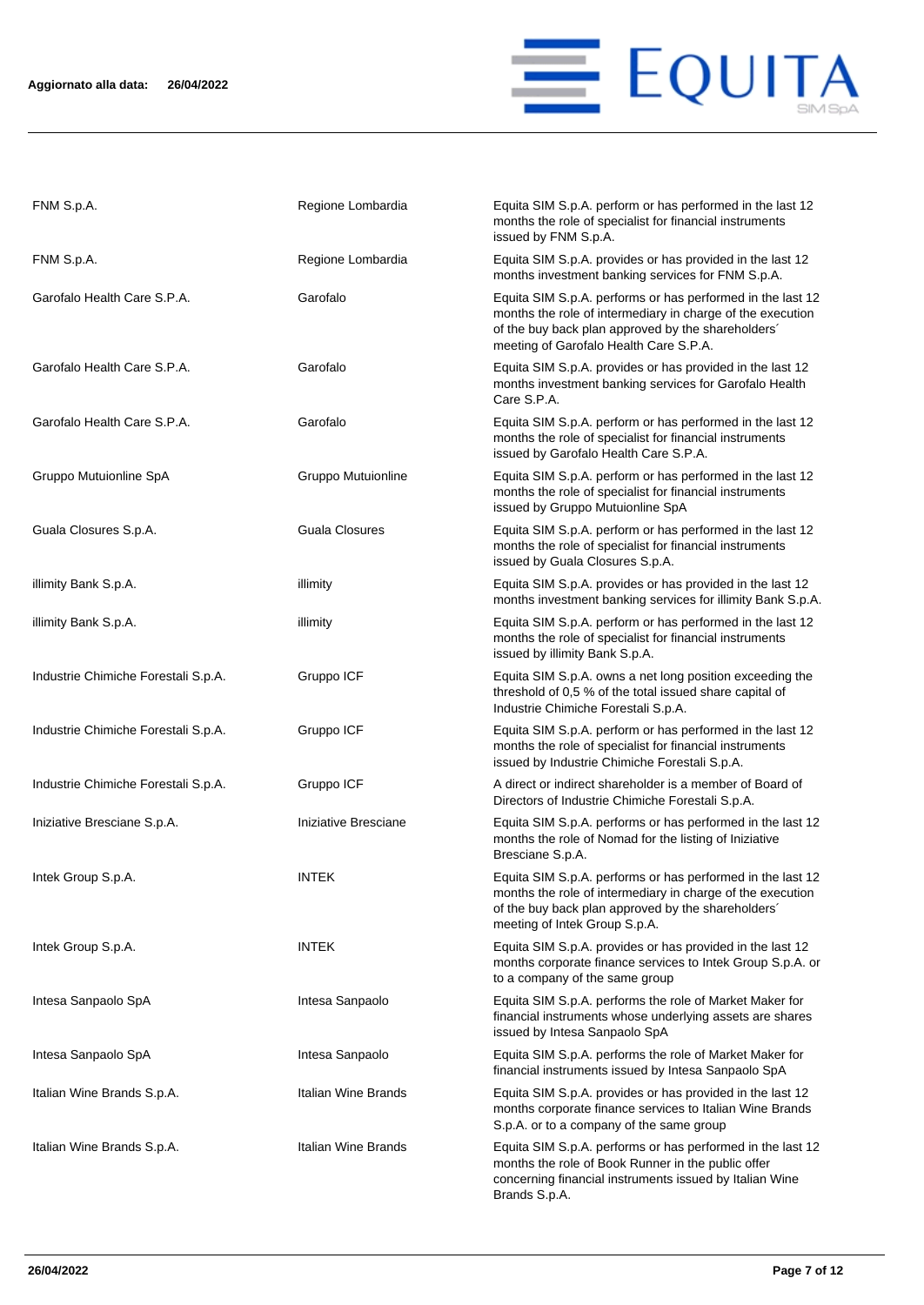

| Italian Wine Brands S.p.A.                       | Italian Wine Brands        | Equita SIM S.p.A. perform or has performed in the last 12<br>months the role of specialist for financial instruments<br>issued by Italian Wine Brands S.p.A.                                                         |
|--------------------------------------------------|----------------------------|----------------------------------------------------------------------------------------------------------------------------------------------------------------------------------------------------------------------|
| <b>IVS Group SA</b>                              | <b>IVS</b>                 | Equita SIM S.p.A. provides or has provided in the last 12<br>months corporate finance services to IVS Group SA or to a<br>company of the same group                                                                  |
| <b>IVS Group SA</b>                              | <b>IVS</b>                 | Equita SIM S.p.A. provides or has provided in the last 12<br>months investment banking services for IVS Group SA                                                                                                     |
| <b>IVS Group SA</b>                              | <b>IVS</b>                 | Equita SIM S.p.A. perform or has performed in the last 12<br>months the role of specialist for financial instruments<br>issued by IVS Group SA                                                                       |
| Kairos Investment Management S.p.A.              | Julius Baer Group Ltd.     | One representative of Equita Group S.p.A. or a company<br>of the same Group is a member of Kairos Investment<br>Management S.p.A. Board of Directors                                                                 |
| Kairos Partners SGR S.p.A.                       | Julius Baer Group Ltd.     | One representative of Equita Group S.p.A. or a company<br>of the same Group is a member of Kairos Partners SGR<br>S.p.A. Board of Directors                                                                          |
| Kelly Services S.p.A.                            | Kelly Services Inc.        | One representative of Equita Group S.p.A. or a company<br>of the same Group is a member of Kelly Services S.p.A.<br><b>Board of Directors</b>                                                                        |
| LA7 S.p.A.                                       | Cairo Communication S.p.A. | One representative of Equita Group S.p.A. or a company<br>of the same Group is a member of LA7 S.p.A. Board of<br><b>Directors</b>                                                                                   |
| Landi Renzo S.p.A.                               | Landi                      | Equita SIM S.p.A. perform or has performed in the last 12<br>months the role of specialist for financial instruments<br>issued by Landi Renzo S.p.A.                                                                 |
| lastminute.com N.V.                              | Im group                   | Equita SIM S.p.A. provides or has provided in the last 12<br>months investment banking services for lastminute.com<br>N.V.                                                                                           |
| Leonardo S.p.a.                                  | Ministero Economia Finanze | Equita SIM S.p.A. performs the role of Market Maker for<br>financial instruments whose underlying assets are shares<br>issued by Leonardo S.p.a.                                                                     |
| Leonardo S.p.a.                                  | Ministero Economia Finanze | Equita SIM S.p.A. performs the role of Market Maker for<br>financial instruments issued by Leonardo S.p.a.                                                                                                           |
| Leonardo S.p.a.                                  | Ministero Economia Finanze | A direct or indirect shareholder is a member of Board of<br>Directors of Leonardo S.p.a.                                                                                                                             |
| Leone Film Group S.p.A.                          | Leone                      | Equita SIM S.p.A. performs or has performed in the last 12<br>months the role of intermediary in charge of the execution<br>of the buy back plan approved by the shareholders'<br>meeting of Leone Film Group S.p.A. |
| Leonteg Securities AG, Guernsey<br><b>Branch</b> | Leonteg                    | Equita SIM S.p.A. perform or has performed in the last 12<br>months the role of specialist for financial instruments<br>issued by Leonteq Securities AG, Guernsey Branch                                             |
| Maire Tecnimont S.p.A.                           | <b>Maire Tecnimont</b>     | Equita SIM S.p.A. performs or has performed in the last 12<br>months the role of Book Runner in the public offer<br>concerning financial instruments issued by Maire<br>Tecnimont S.p.A.                             |
| Maire Tecnimont S.p.A.                           | <b>Maire Tecnimont</b>     | Equita SIM S.p.A. perform or has performed in the last 12<br>months the role of specialist for financial instruments<br>issued by Maire Tecnimont S.p.A.                                                             |
| Masi Agricola S.p.A.                             | <b>Boscaini</b>            | Equita SIM S.p.A. provides or has provided in the last 12<br>months investment banking services for Masi Agricola<br>S.p.A.                                                                                          |
| Masi Agricola S.p.A.                             | <b>Boscaini</b>            | Equita SIM S.p.A. performs or has performed in the last 12<br>months the role of Nomad for the listing of Masi Agricola<br>S.p.A.                                                                                    |
| Masi Agricola S.p.A.                             | Boscaini                   | Equita SIM S.p.A. perform or has performed in the last 12<br>months the role of specialist for financial instruments<br>issued by Masi Agricola S.p.A.                                                               |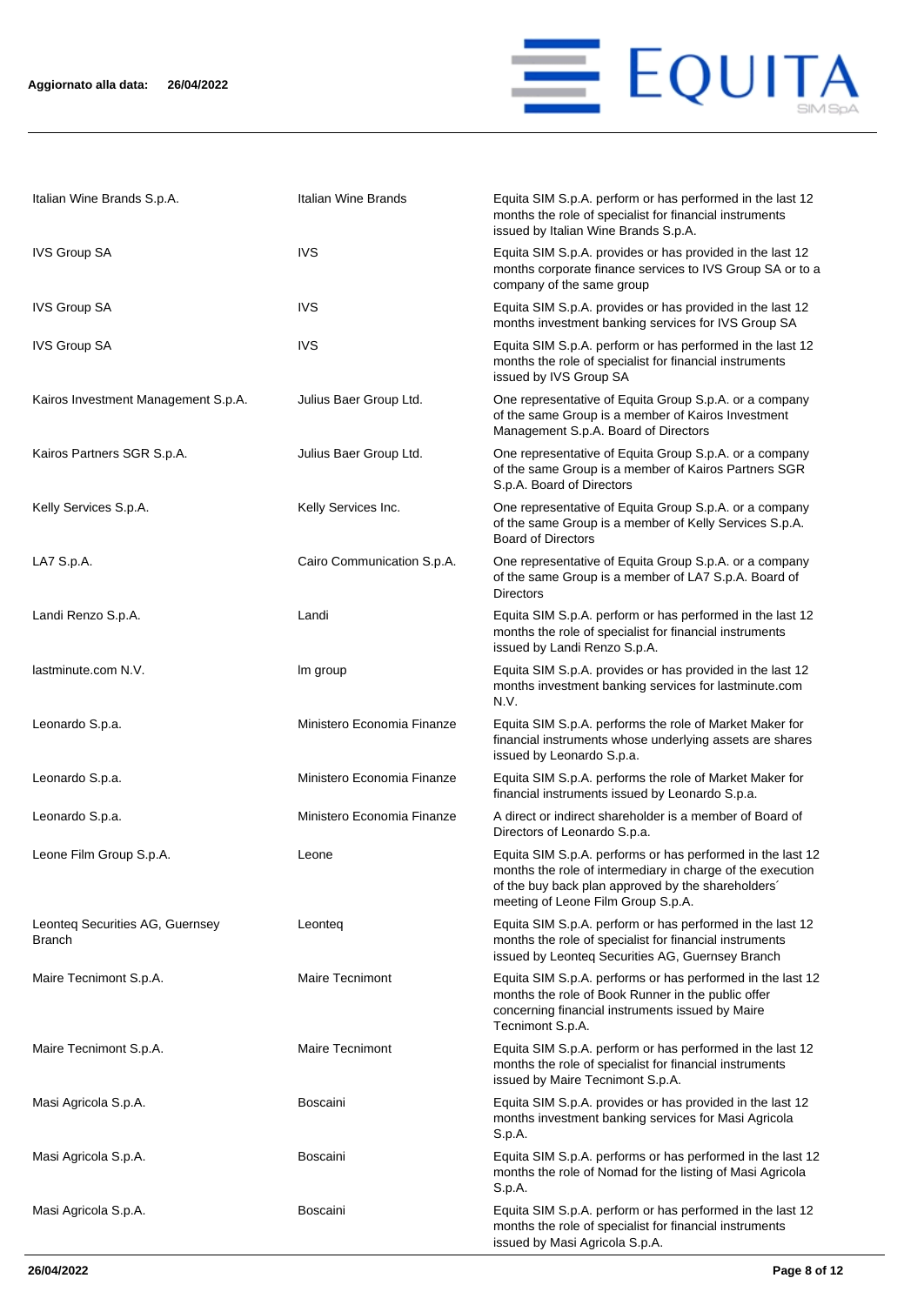

| Masi Agricola S.p.A.                                | <b>Boscaini</b>      | One representative of Equita Group S.p.A. or a company<br>of the same Group is a member of Masi Agricola S.p.A.<br><b>Board of Directors</b>                                                                                                |
|-----------------------------------------------------|----------------------|---------------------------------------------------------------------------------------------------------------------------------------------------------------------------------------------------------------------------------------------|
| Mediobanca - Banca di Credito<br>Finanziario S.p.A. | Mediobanca           | Equita SIM S.p.A. performs the role of Market Maker for<br>financial instruments whose underlying assets are shares<br>issued by Mediobanca - Banca di Credito Finanziario<br>S.p.A.                                                        |
| Mediobanca - Banca di Credito<br>Finanziario S.p.A. | Mediobanca           | Equita SIM S.p.A. performs the role of Market Maker for<br>financial instruments issued by Mediobanca - Banca di<br>Credito Finanziario S.p.A.                                                                                              |
| Mittel SPA                                          | Stocchi              | Equita SIM S.p.A. perform or has performed in the last 12<br>months the role of specialist for financial instruments<br>issued by Mittel SPA                                                                                                |
| NAF 2 S.p.A.                                        |                      | Equita SIM S.p.A. provides or has provided in the last 12<br>months corporate finance services to NAF 2 S.p.A. or to a<br>company of the same group                                                                                         |
| NB Aurora S.A. SICAF-RAIF                           | Neuberger Berman     | Equita SIM S.p.A. provides or has provided in the last 12<br>months investment banking services for NB Aurora S.A.<br>SICAF-RAIF                                                                                                            |
| NEC Italia S.p.A.                                   | <b>NEC Corp</b>      | One representative of Equita Group S.p.A. or a company<br>of the same Group is a member of NEC Italia S.p.A. Board<br>of Directors                                                                                                          |
| Neprix Agency S.r.l.                                | illimity Bank S.p.A. | One representative of Equita Group S.p.A. or a company<br>of the same Group is a member of Neprix Agency S.r.l.<br><b>Board of Directors</b>                                                                                                |
| Neprix S.r.l.                                       | illimity Bank S.p.A. | One representative of Equita Group S.p.A. or a company<br>of the same Group is a member of Neprix S.r.l. Board of<br><b>Directors</b>                                                                                                       |
| Newlat Food S.p.A.                                  | Mastrolia            | Equita SIM S.p.A. performs or has performed in the last 12<br>months the role of liquidity provider for financial<br>instruments issued by Newlat Food S.p.A.                                                                               |
| Nexi S.p.A.                                         | <b>NEXI</b>          | Equita SIM S.p.A. performs the role of Market Maker for<br>financial instruments whose underlying assets are shares<br>issued by Nexi S.p.A.                                                                                                |
| Openjobmetis S.p.A. - AGENZIA PER IL<br>LAVORO      | Openjob Metis        | Equita SIM S.p.A. performs or has performed in the last 12<br>months the role of intermediary in charge of the execution<br>of the buy back plan approved by the shareholders'<br>meeting of Openjobmetis S.p.A. - AGENZIA PER IL<br>LAVORO |
| Openjobmetis S.p.A. - AGENZIA PER IL<br>LAVORO      | Openjob Metis        | Equita SIM S.p.A. provides or has provided in the last 12<br>months investment banking services for Openjobmetis<br>S.p.A. - AGENZIA PER IL LAVORO                                                                                          |
| Openjobmetis S.p.A. - AGENZIA PER IL<br>LAVORO      | Openjob Metis        | Equita SIM S.p.A. perform or has performed in the last 12<br>months the role of specialist for financial instruments<br>issued by Openjobmetis S.p.A. - AGENZIA PER IL<br>LAVORO                                                            |
| OVS S.p.A.                                          | TIP                  | Equita SIM S.p.A. performs or has performed in the last 12<br>months the role of Book Runner in the public offer<br>concerning financial instruments issued by OVS S.p.A.                                                                   |
| OVS S.p.A.                                          | TIP                  | Equita SIM S.p.A. perform or has performed in the last 12<br>months the role of specialist for financial instruments<br>issued by OVS S.p.A.                                                                                                |
| Philips Innovations S.p.A.                          | Philips NV           | One representative of Equita Group S.p.A. or a company<br>of the same Group is a member of Philips Innovations<br>S.p.A. Board of Directors                                                                                                 |
| Philips S.p.A.                                      | Philips NV           | One representative of Equita Group S.p.A. or a company<br>of the same Group is a member of Philips S.p.A. Board of<br><b>Directors</b>                                                                                                      |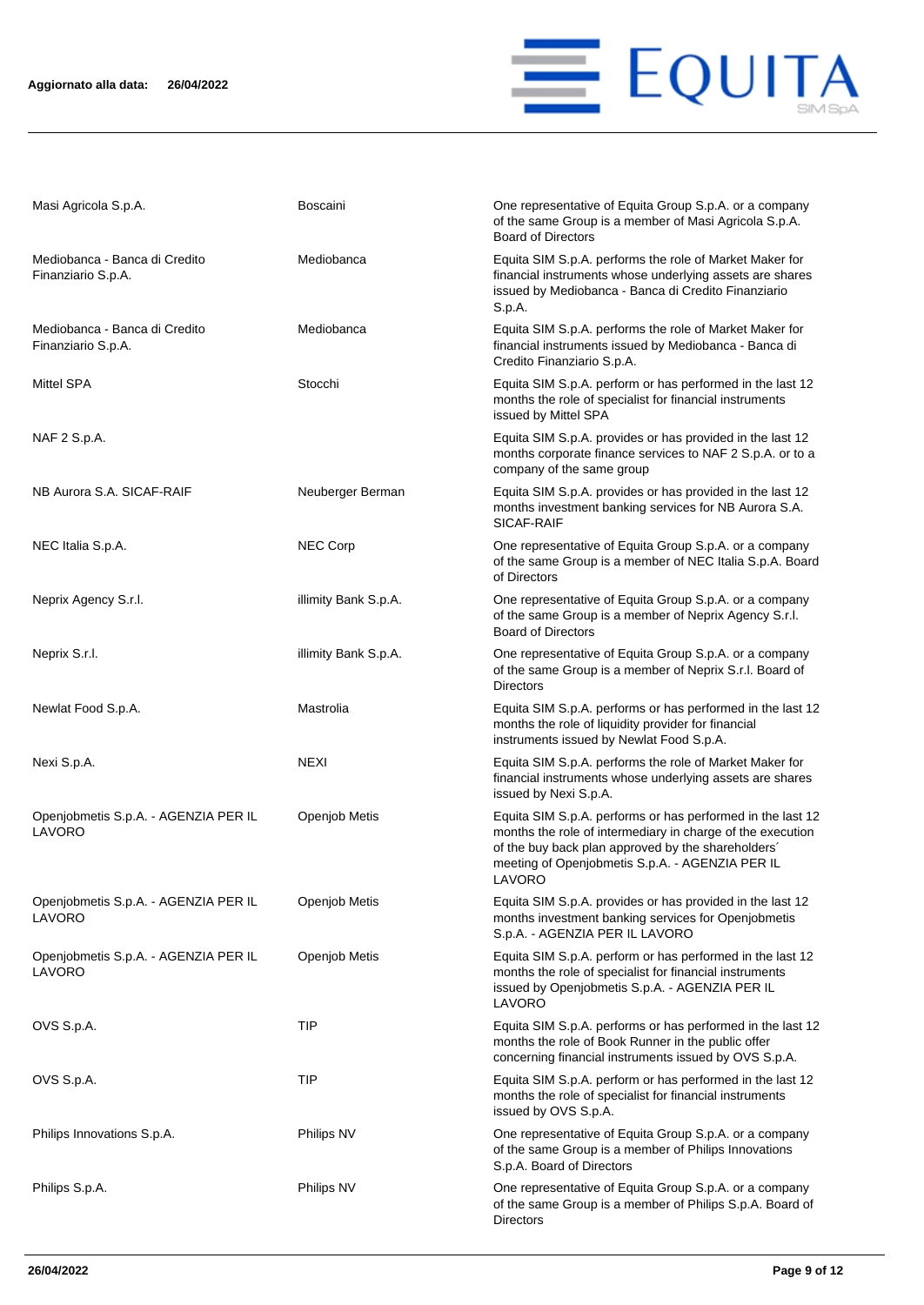### **Aggiornato alla data: 26/04/2022**



| Pirelli & C.SPA                       | Tronchetti Provera         | Equita SIM S.p.A. performs the role of Market Maker for<br>financial instruments whose underlying assets are shares<br>issued by Pirelli & C.SPA                                                                         |
|---------------------------------------|----------------------------|--------------------------------------------------------------------------------------------------------------------------------------------------------------------------------------------------------------------------|
| Pirelli International Treasury S.p.A. | Pirelli & C. S.p.A.        | One representative of Equita Group S.p.A. or a company<br>of the same Group is a member of Pirelli International<br>Treasury S.p.A. Board of Directors                                                                   |
| Poste Italiane SPA                    | Ministero Economia Finanze | Equita SIM S.p.A. performs the role of Market Maker for<br>financial instruments whose underlying assets are shares<br>issued by Poste Italiane SPA                                                                      |
| Racing Force SpA                      |                            | Equita SIM S.p.A. performs or has performed in the last 12<br>months the role of Global Coordinator in the public offer<br>concerning financial instruments issued by Racing Force<br>SpA                                |
| Racing Force SpA                      |                            | Equita SIM S.p.A. performs or has performed in the last 12<br>months the role of Nomad for the listing of Racing Force<br>SpA                                                                                            |
| Racing Force SpA                      |                            | Equita SIM S.p.A. perform or has performed in the last 12<br>months the role of specialist for financial instruments<br>issued by Racing Force SpA                                                                       |
| RCS Media Group S.p.A.                | Cairo Communication S.p.A. | One representative of Equita Group S.p.A. or a company<br>of the same Group is a member of RCS Media Group<br>S.p.A. Board of Directors                                                                                  |
| <b>RCS Sport</b>                      | RCS Media Group S.p.A.     | One representative of Equita Group S.p.A. or a company<br>of the same Group is a member of RCS Sport Board of<br><b>Directors</b>                                                                                        |
| Reno de Medici SPA                    | Reno de Medici             | Equita SIM S.p.A. provides or has provided in the last 12<br>months corporate finance services to Reno de Medici SPA<br>or to a company of the same group                                                                |
| Revo S.r.l.                           | Revo S.p.A                 | Equita SIM S.p.A. performs or has performed in the last 12<br>months the role of Joint Book Runner in the public offer<br>concerning financial instruments issued by Revo S.r.l.                                         |
| Revo SpA/Milano                       | Revo S.p.A                 | Equita SIM S.p.A. performs or has performed in the last 12<br>months the role of intermediary in charge of the execution<br>of the buy back plan approved by the shareholders'<br>meeting of Revo SpA/Milano             |
| Revo SpA/Milano                       | Revo S.p.A                 | Equita SIM S.p.A. provides or has provided in the last 12<br>months corporate finance services to Revo SpA/Milano or<br>to a company of the same group                                                                   |
| Revo SpA/Milano                       | Revo S.p.A                 | Equita SIM S.p.A. performs or has performed in the last 12<br>months the role of Nomad for the listing of Revo<br>SpA/Milano                                                                                             |
| Revo SpA/Milano                       | Revo S.p.A                 | Equita SIM S.p.A. perform or has performed in the last 12<br>months the role of specialist for financial instruments<br>issued by Revo SpA/Milano                                                                        |
| Sabaf Technology and Safety           | Saleri                     | Equita SIM S.p.A. performs or has performed in the last 12<br>months the role of intermediary in charge of the execution<br>of the buy back plan approved by the shareholders'<br>meeting of Sabaf Technology and Safety |
| Sabaf Technology and Safety           | Saleri                     | Equita SIM S.p.A. perform or has performed in the last 12<br>months the role of specialist for financial instruments<br>issued by Sabaf Technology and Safety                                                            |
| <b>SAES Getters SPA</b>               | Saes                       | Equita SIM S.p.A. provides or has provided in the last 12<br>months investment banking services for SAES Getters<br><b>SPA</b>                                                                                           |
| SARAS S.p.A. - Raffinerie Sarde       | Moratti                    | Equita SIM S.p.A. provides or has provided in the last 12<br>months corporate finance services to SARAS S.p.A. -<br>Raffinerie Sarde or to a company of the same group                                                   |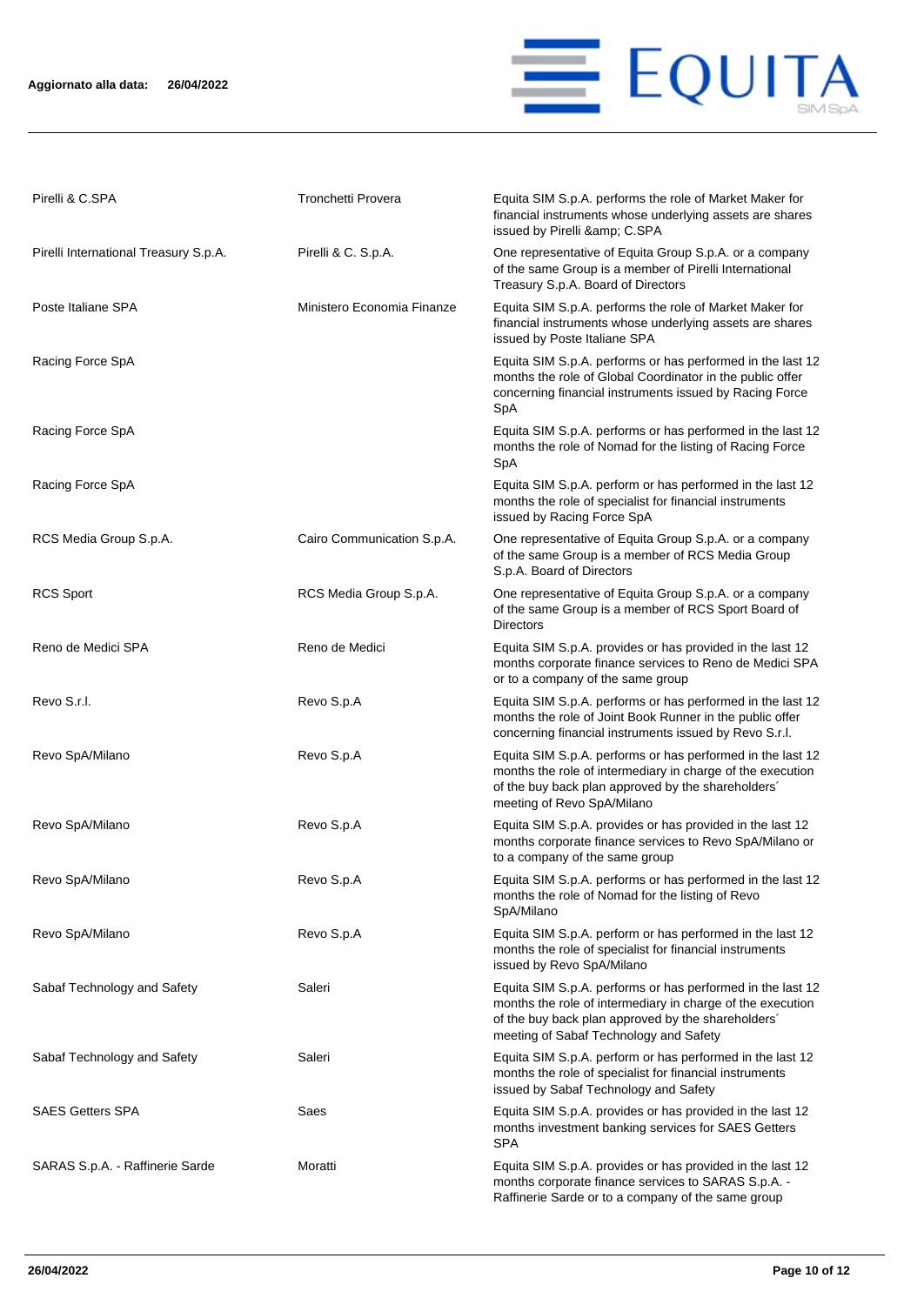

| SARAS S.p.A. - Raffinerie Sarde                             | Moratti                    | Equita SIM S.p.A. provides or has provided in the last 12<br>months investment banking services for SARAS S.p.A.<br>Raffinerie Sarde                                                                                                    |
|-------------------------------------------------------------|----------------------------|-----------------------------------------------------------------------------------------------------------------------------------------------------------------------------------------------------------------------------------------|
| <b>SEC Newgate</b>                                          |                            | One representative of Equita Group S.p.A. or a company<br>of the same Group is a member of SEC Newgate Board of<br><b>Directors</b>                                                                                                     |
| Selle Royal S.p.A.                                          |                            | Equita SIM S.p.A. performs or has performed in the last 12<br>months the role of Sponsor for the public offer of Selle<br>Royal S.p.A.                                                                                                  |
| Sesa S.p.A.                                                 | TIP                        | Equita SIM S.p.A. provides or has provided in the last 12<br>months investment banking services for Sesa S.p.A.                                                                                                                         |
| <b>SG Issuer SA</b>                                         | SG                         | Equita SIM S.p.A. perform or has performed in the last 12<br>months the role of specialist for financial instruments<br>issued by SG Issuer SA                                                                                          |
| SICIT Group S.p.A.                                          | Sicit                      | Equita SIM S.p.A. performs or has performed in the last 12<br>months the role of intermediary in charge of the execution<br>of the buy back plan approved by the shareholders'<br>meeting of SICIT Group S.p.A.                         |
| Signify S.p.A.                                              | Philips NV                 | One representative of Equita Group S.p.A. or a company<br>of the same Group is a member of Signify S.p.A. Board of<br><b>Directors</b>                                                                                                  |
| Sika Polyurethane Manufacturing S.r.l.                      | Sika AG                    | One representative of Equita Group S.p.A. or a company<br>of the same Group is a member of Sika Polyurethane<br>Manufacturing S.r.l. Board of Directors                                                                                 |
| Siram Veolia S.p.A.                                         | Veolia Environnement SA    | One representative of Equita Group S.p.A. or a company<br>of the same Group is a member of Siram Veolia S.p.A.<br><b>Board of Directors</b>                                                                                             |
| SIT S.p.A.                                                  | Sit                        | Equita SIM S.p.A. performs or has performed in the last 12<br>months the role of intermediary in charge of the execution<br>of the buy back plan approved by the shareholders'<br>meeting of SIT S.p.A.                                 |
| SITI - B & T Group S.p.A.                                   |                            | Equita SIM S.p.A. performs or has performed in the last 12<br>months the role of intermediary in charge of coordinating<br>the collection of acceptances in the tender and/or<br>exchange offer launched by Barbieri & amp; Tarozzi SpA |
| Smartetn PLC                                                | Smartetn                   | Equita SIM S.p.A. perform or has performed in the last 12<br>months the role of specialist for financial instruments<br>issued by SmartETN Plc and guaranteed by Cirdan Capital<br>Management Ltd                                       |
| SNAM S.p.A.                                                 | Ministero Economia Finanze | Equita SIM S.p.A. performs the role of Market Maker for<br>financial instruments whose underlying assets are shares<br>issued by SNAM S.p.A.                                                                                            |
| Societa Cattolica di Assicurazione -<br>Societa Cooperativa | Cattolica                  | Equita SIM S.p.A. perform or has performed in the last 12<br>months the role of advisor of the offerer in transactions on<br>financial instruments issued by Societa Cattolica di<br>Assicurazione - Societa Cooperativa                |
| Societe Generale Effekten GMBH                              | SG                         | Equita SIM S.p.A. perform or has performed in the last 12<br>months the role of specialist for financial instruments<br>issued by Societe Generale Effekten GMBH                                                                        |
| Societe Generale SA                                         | Societe Generale           | Equita SIM S.p.A. perform or has performed in the last 12<br>months the role of specialist for financial instruments<br>issued by Societe Generale SA                                                                                   |
| Tamburi Investment Partners Spa                             | <b>TIP</b>                 | Equita SIM S.p.A. performs or has performed in the last 12<br>months the role of intermediary in charge of the execution<br>of the buy back plan approved by the shareholders'<br>meeting of Tamburi Investment Partners Spa            |
| Tamburi Investment Partners Spa                             | <b>TIP</b>                 | Equita SIM S.p.A. provides or has provided in the last 12<br>months investment banking services for Tamburi<br>Investment Partners Spa                                                                                                  |